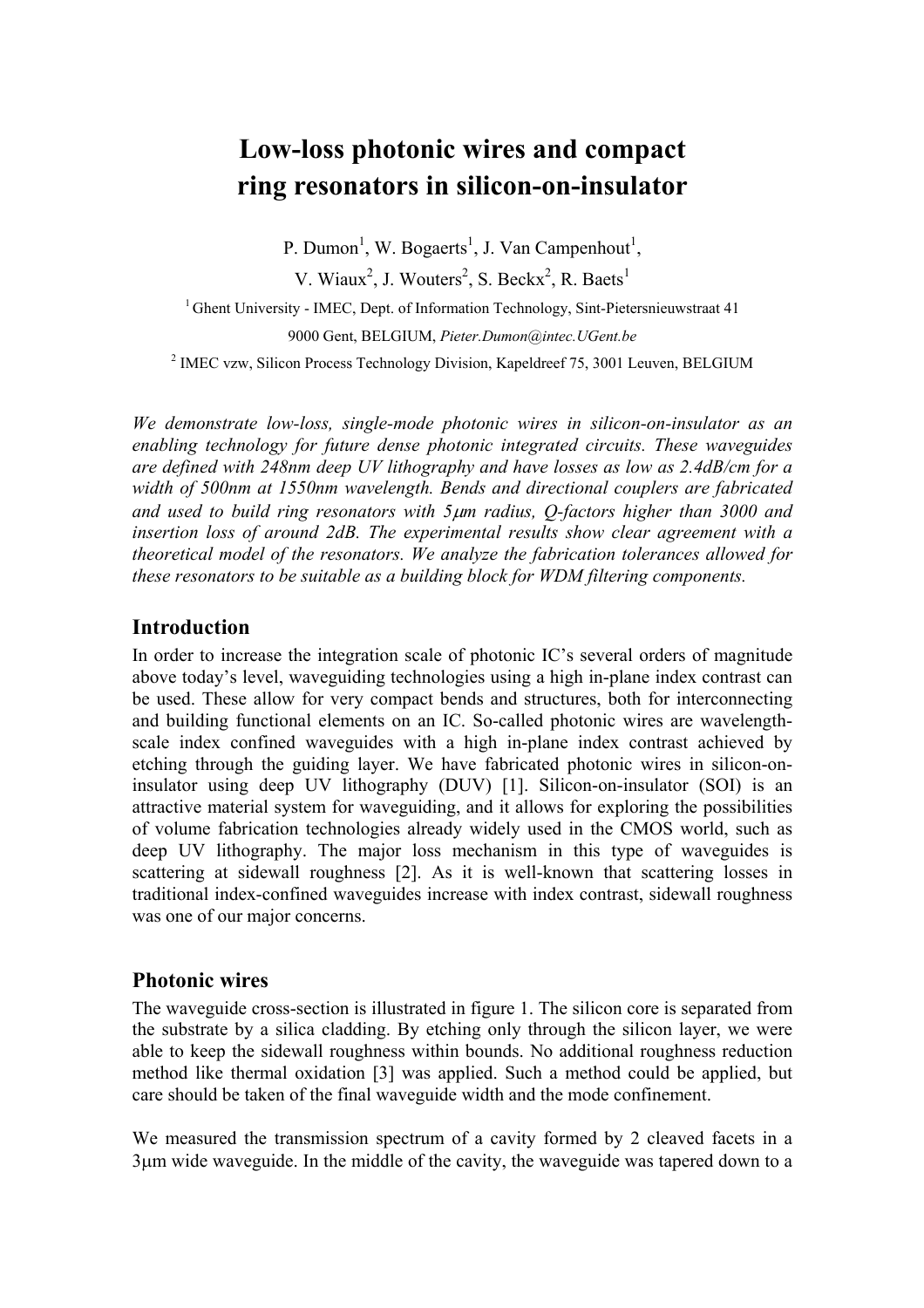photonic wire using an adiabatic taper. Cavities with different lengths of photonic wires were measured. From the Fabry-Pérot transmission spectrum we could then extract the total cavity loss. When plotted on a logarithmic scale as a function of length, the propagation loss of the photonic wires can be extracted from the slope of the fitted straight line. This is illustrated for a photonic wire of 450nm width in figure 2.



*Figure 1: SOI photonic wire structure with losses as calculated from the Fabry-Perot transmission spectrum* 



We find that the propagation losses decrease exponentially for broader wires. This is in agreement with sidewall roughness as the primary loss mechanism. For a 500nm wide wire, which is still a single-mode waveguide, we have measured a propagation loss of 2.4dB/cm at 1550nm wavelength. For this waveguide, 76% of the light is confined within the core, making it suitable for compact bends. We can also make an estimate of the taper losses, by replacing the facet reflection by its theoretical value as an upper boundary. This gives an upper boundary of 0.19dB for the loss of a 200µm long taper from 3µm width down to a 500nm wide wire.

## **Bends and corner mirrors**

We fabricated double bends width several radii and angles and measured the excess loss of a bend. Because of the low losses, an anti-reflective coating was evaporated onto the facets to avoid Fabry-Pérot oscillations in the output spectrum. For a bend with a radius of a few  $\mu$ m, the loss is in the 1 dB range. For a 90 $\degree$  bend with 15 $\mu$ m radius, the excess loss is around 0.5 dB.

An alternative to a smooth bend is a more abrupt corner facet serving as a mirror [4], illustrated by figure 3. Due to the high out-of-plane index contrast, mirror orientation is rather uncritical. The measured excess loss of a 60º mirror is around 1dB, as shown by the transmission spectrum in figure 4. The mirror region was designed 100nm wider than the waveguides. Further widening resulted in higher excess loss, which is in agreement with [4], [5].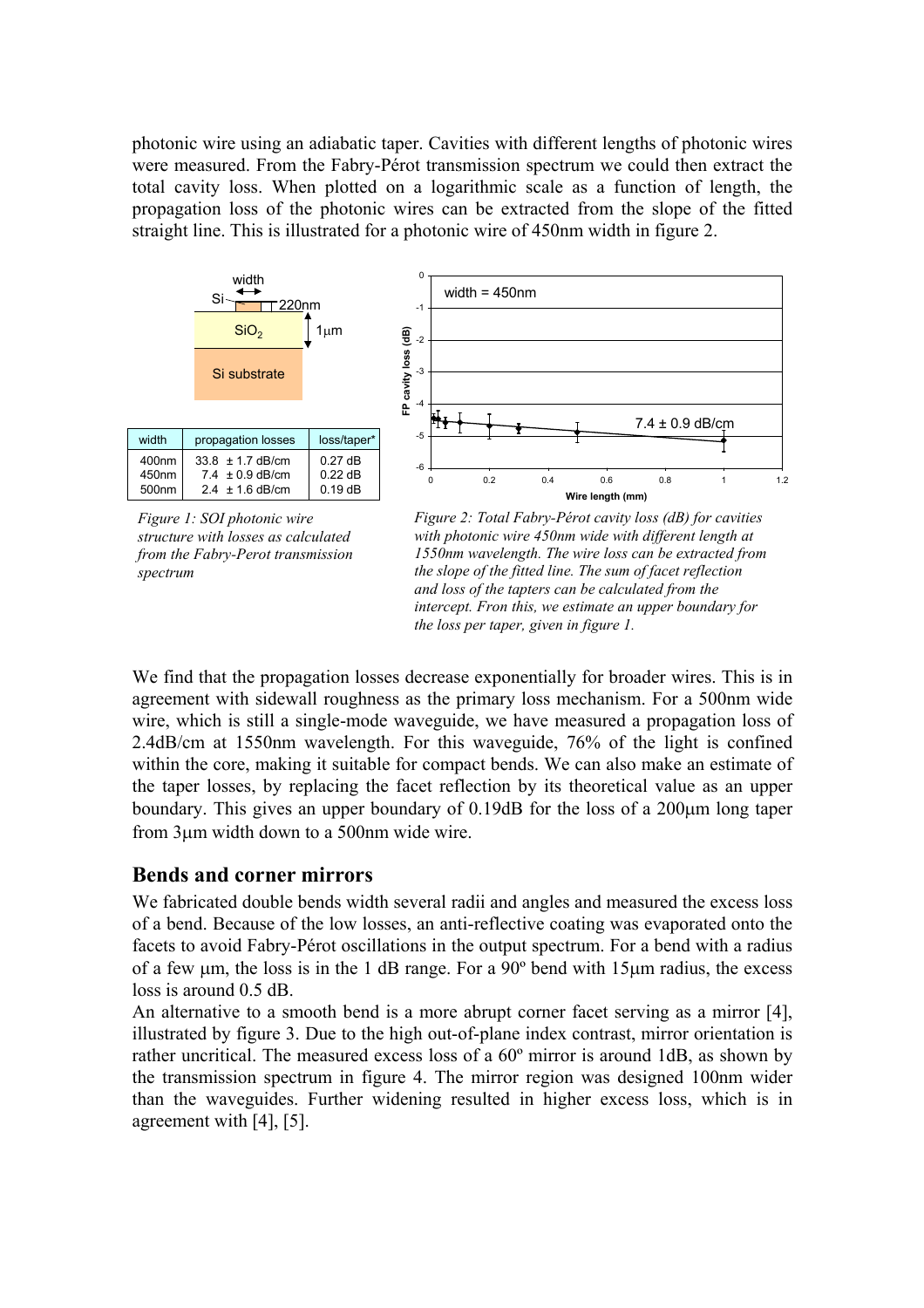

*Figure 3. SEM picture of a double bend with mirror –like bends* 



*Figure 4. Excess loss of a mirror bend from figure 3. The oscillations are due to the nonoptimal AR coating* 

### **Ring resonators**

Resonators can provide building blocks for a large number of functional components on a photonic IC. We fabricated ring and so-called racetrack resonators using low-loss photonic wires. The coupling from the ring to the in- and output waveguides is identical.

We measured the transmission spectra of both output ports and fitted the experimental data to the theoretical model of the ring resonator to extract the physical properties of the structures such as waveguide group index and coupling coefficients. The obtained group index of the waveguides is around 4.7, showing the large waveguide dispersion.



*Figure 5. SEM-picture of a racetrack resonator with 5*µ*m radius and 3*µ*m straight section.* 

The cavity loss is not only caused by the loss of the bent waveguide: in the coupling regions, the waveguides are smaller due to optical proximity effects of the deep UV lithography [2]. This causes the wires to taper non-adiabatically near the coupling regions. A second effect is the lower confinement in the coupling region, leading to higher scattering at sidewall roughness (as well as better coupling). These effects make the Q factor of the resonator loss-limited.

By exploiting the possibilities of the deep UV fabrication method, we were able to experimentally verify the influence of coupler spacing, waveguide widths and waveguide loss. The Q factor increases with coupling strength between the ring and the waveguides. The coupling should not be chosen too low however, to limit add-drop crosstalk. Figure 6 shows the normalized transmission spectrum of a racetrack resonator with 5um radius (figure 5), and a coupling factor of about 0.3, which is fairly optimal, leading to a finesse of over 30 (Q>3100). This resonator has a free spectral range of 13.7nm, a FHWM of 0.5nm and an add-drop crosstalk of around 20dB. By including optical proximity corrections in the DUV mask design, the extra losses in the ring can be lowered and the finesse will rise.